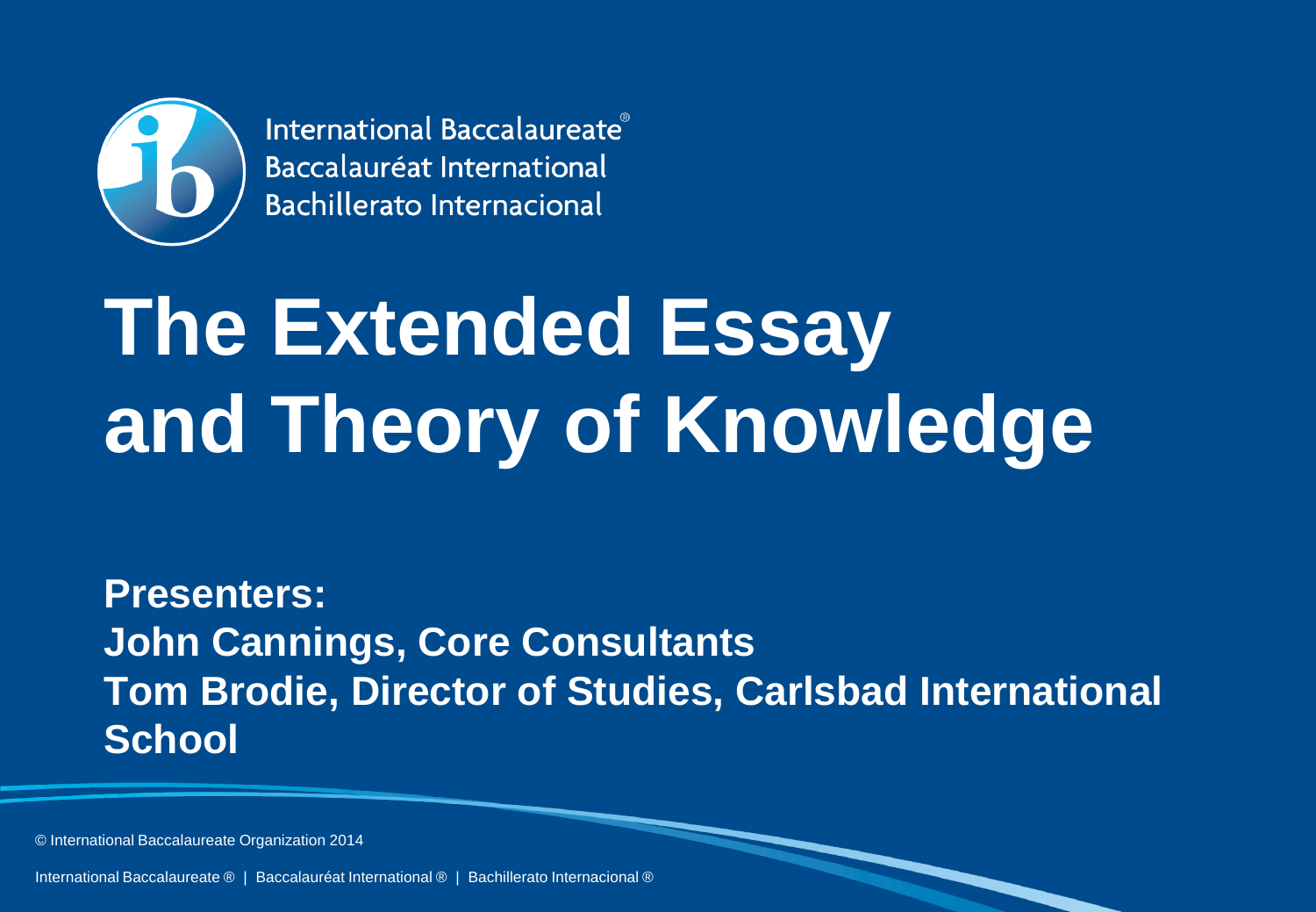# Your Presenters

- John Cannings, Educational Consultant, Extended Essay Examiner, TOK teacher, Workshop Leader for on line and face to face workshops (CAS, TOK and Geography)
- Tom Brodie, Director of Studies at Carlsbad International School, Educational Researcher, TOK Teacher and CAS Coordinator.



**International Baccalaureate** Baccalauréat Internati achillerato Internacional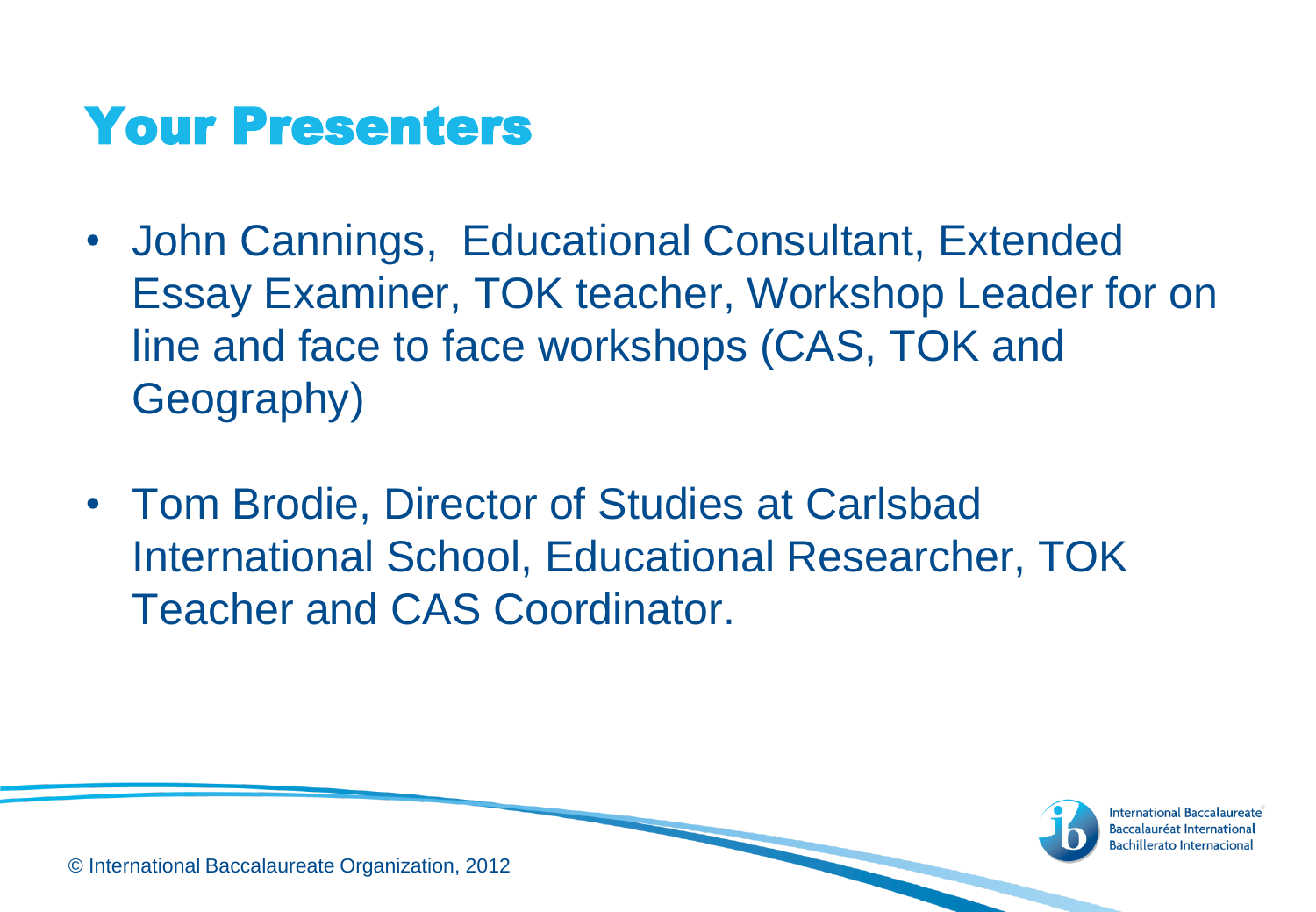# The Extended Essay

• "The extended essay is an in-depth study of a focused topic …. It is intended to promote high-level research and writing skills, intellectual discovery and creativity. It provides students with an opportunity to engage in personal research in a topic of their own choice, under the guidance of a supervisor (a teacher in the school). This leads to a major piece of formally presented, structured writing, in which ideas and findings are communicated in a reasoned and coherent manner, appropriate to the subject chosen. (EE Guide 2013 p6)

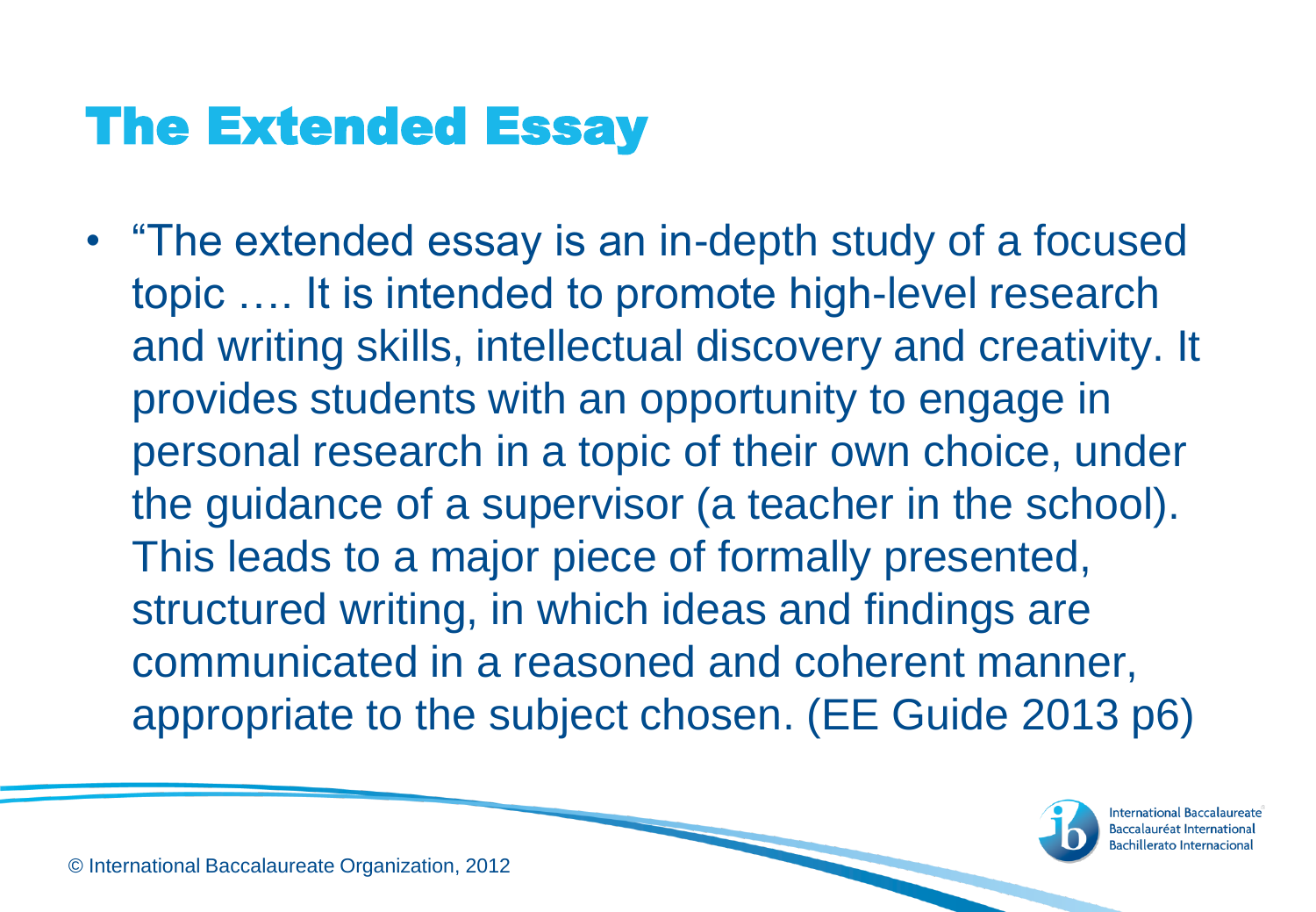# Self-Review

- Where does EE fit in to your school?
- How is it presented to your students?
- How is it structured?
- What opportunities are there for **enjoying** the process?



**International Baccalaureate Baccalauréat Interr** Bachillerato Internacional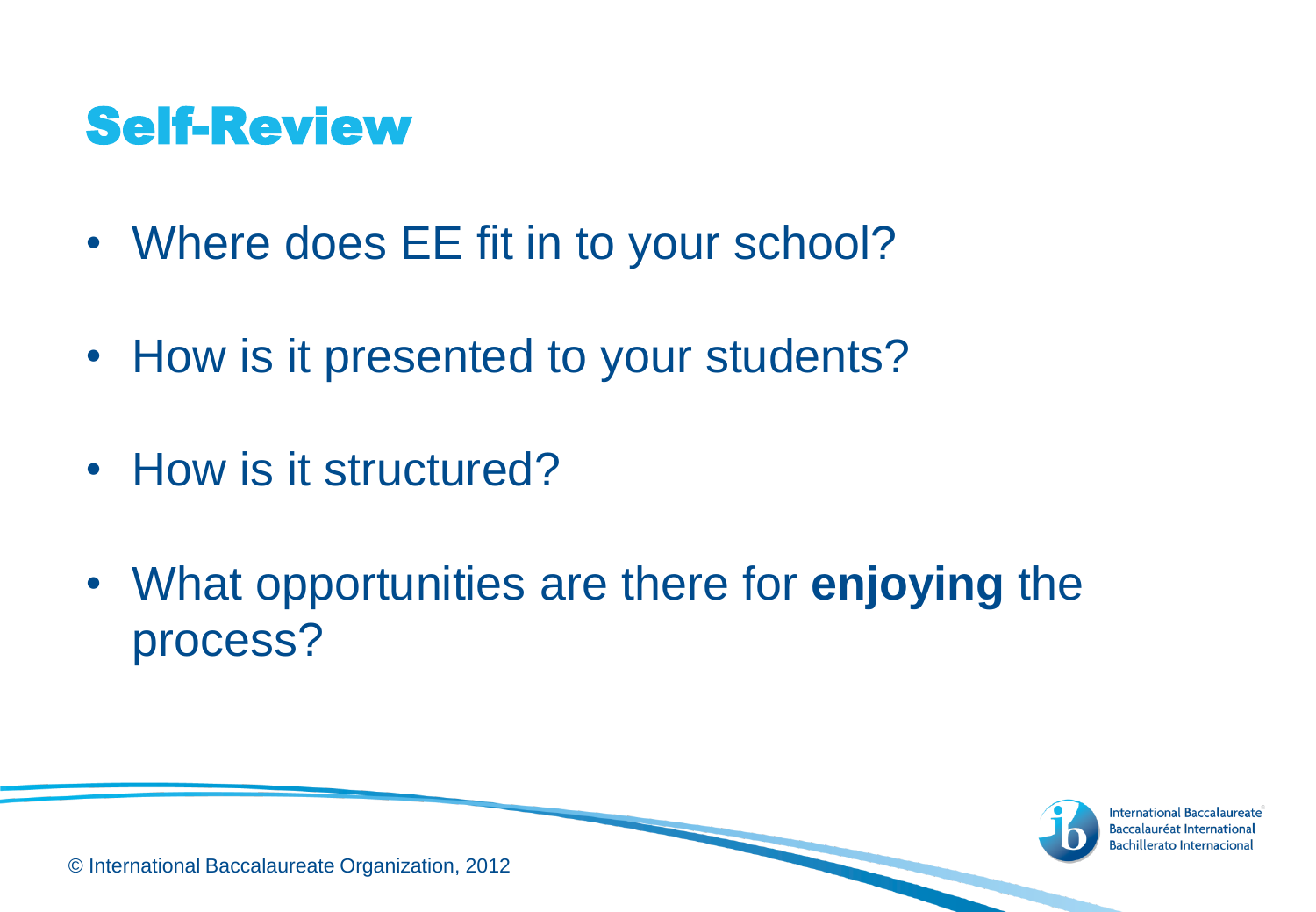# Self-Review of the EE cont'd

- How do staff teach/present it is there teamwork modelled by faculty? or is everyone doing the same thing?
- How is it **celebrated?**
- Do you model Team work key skills working together?
- What peer work /review occurs?
- What Staff guidance and new staff induction do you provide



**International Baccalaureate** achillerato Internacional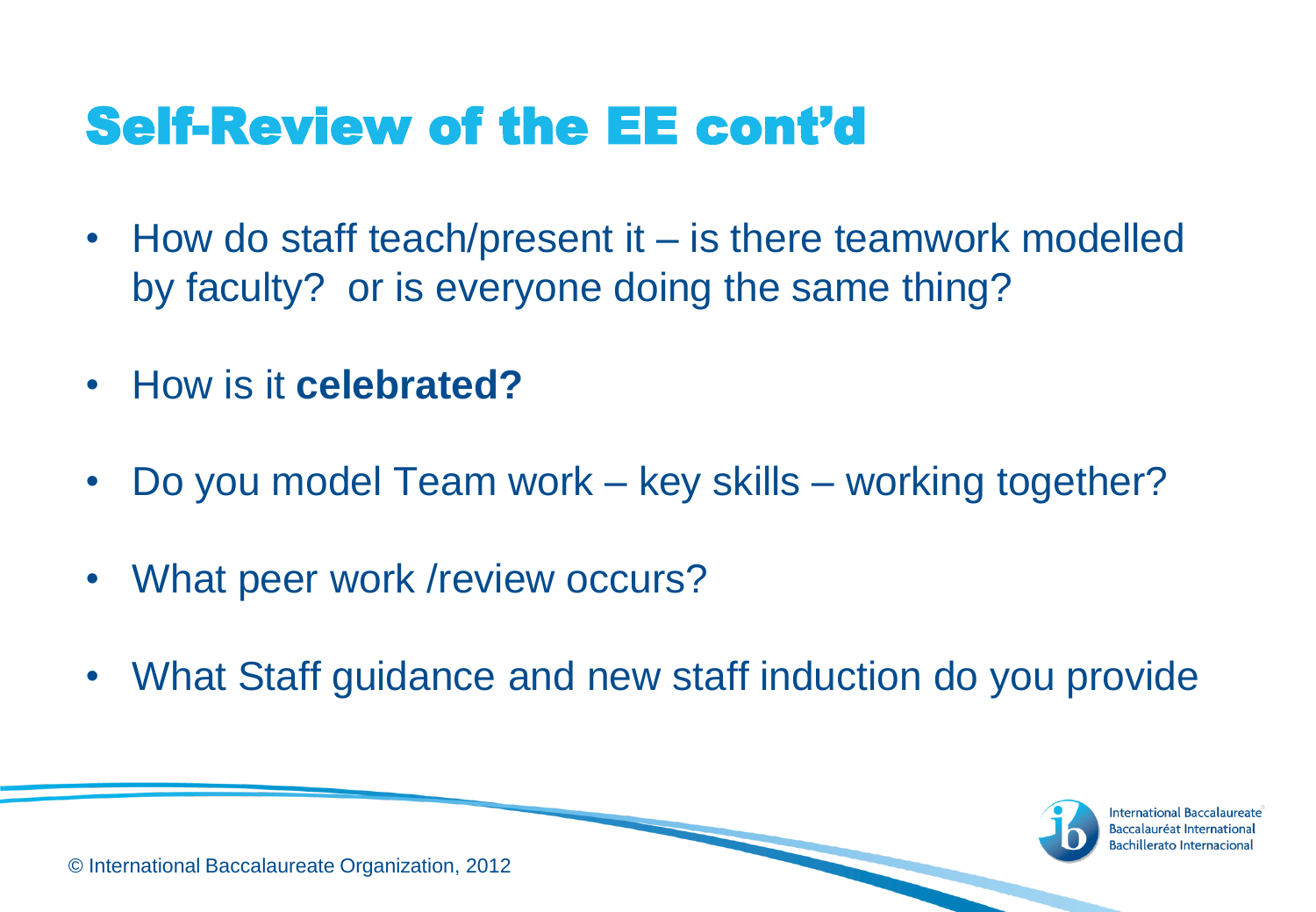# Structure of the TOK course

With a partner sort these into AOK or WOK, can you spot the two that fit into neither?

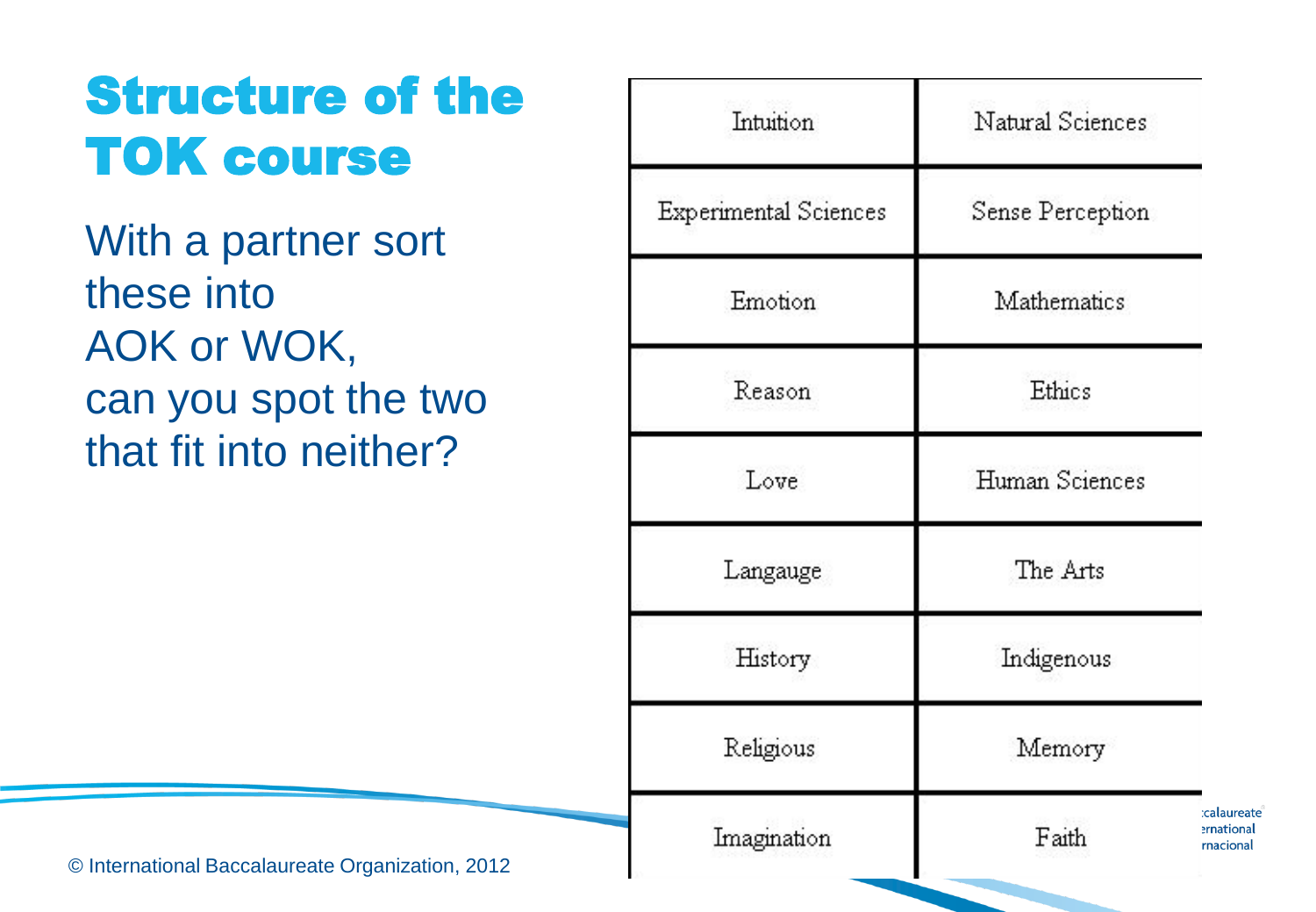# Ways of Knowing

- 
- **Emotion Reason**
- **Language Memory**

### • **Intuition Sense Perception**

• **Imagination Faith** 



International Baccalaureate Baccalauréat International **Bachillerato Internacional** 

© International Baccalaureate Organization, 2012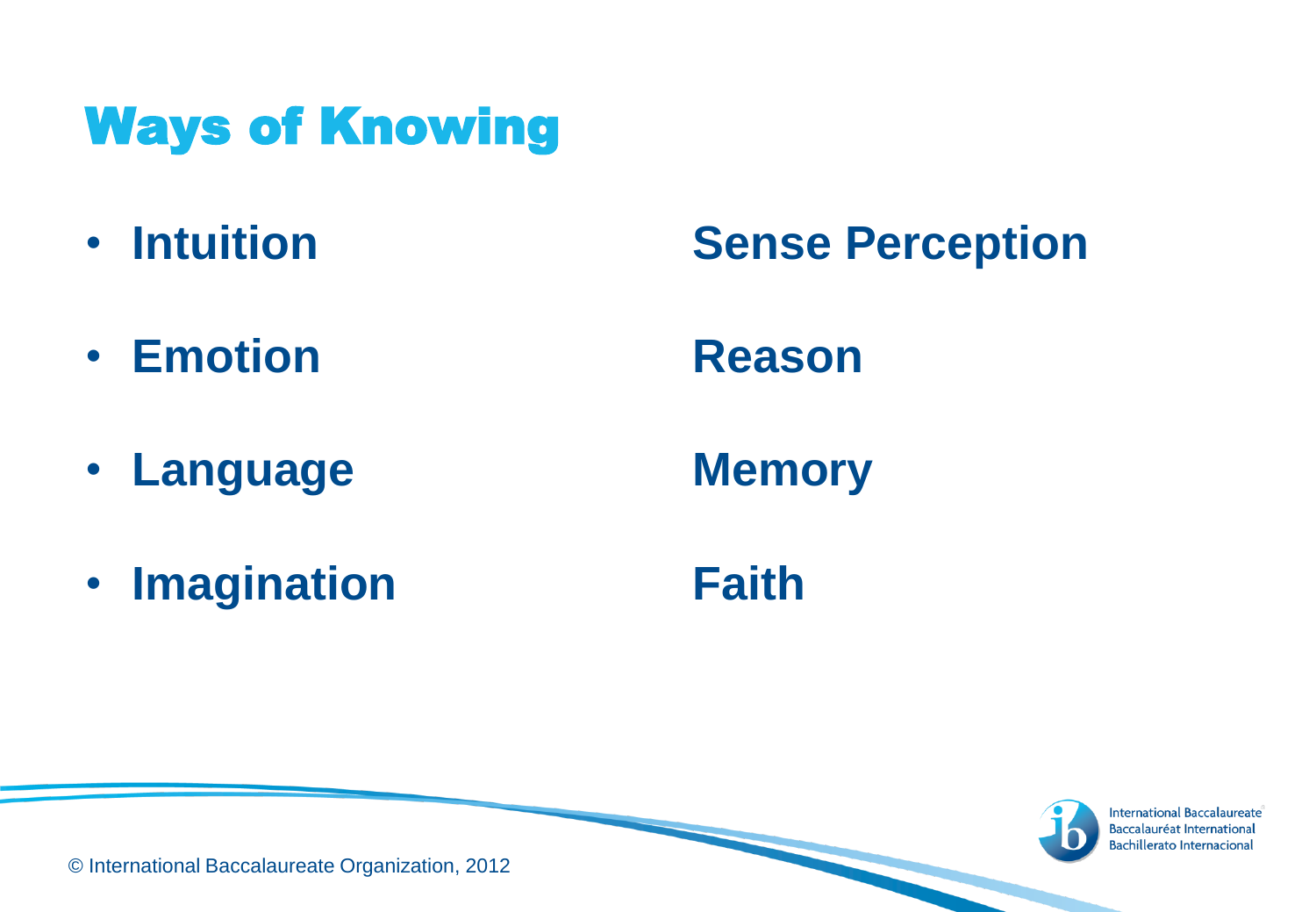# Areas of Knowledge

### • **Ethics Mathematics**

- **Natural Sciences Human Sciences**
- **Religious Knowledge Indigenous Knowledge**

• The Arts **History** 



**International Baccalaureate Baccalauréat Internat Bachillerato Internacional** 

© International Baccalaureate Organization, 2012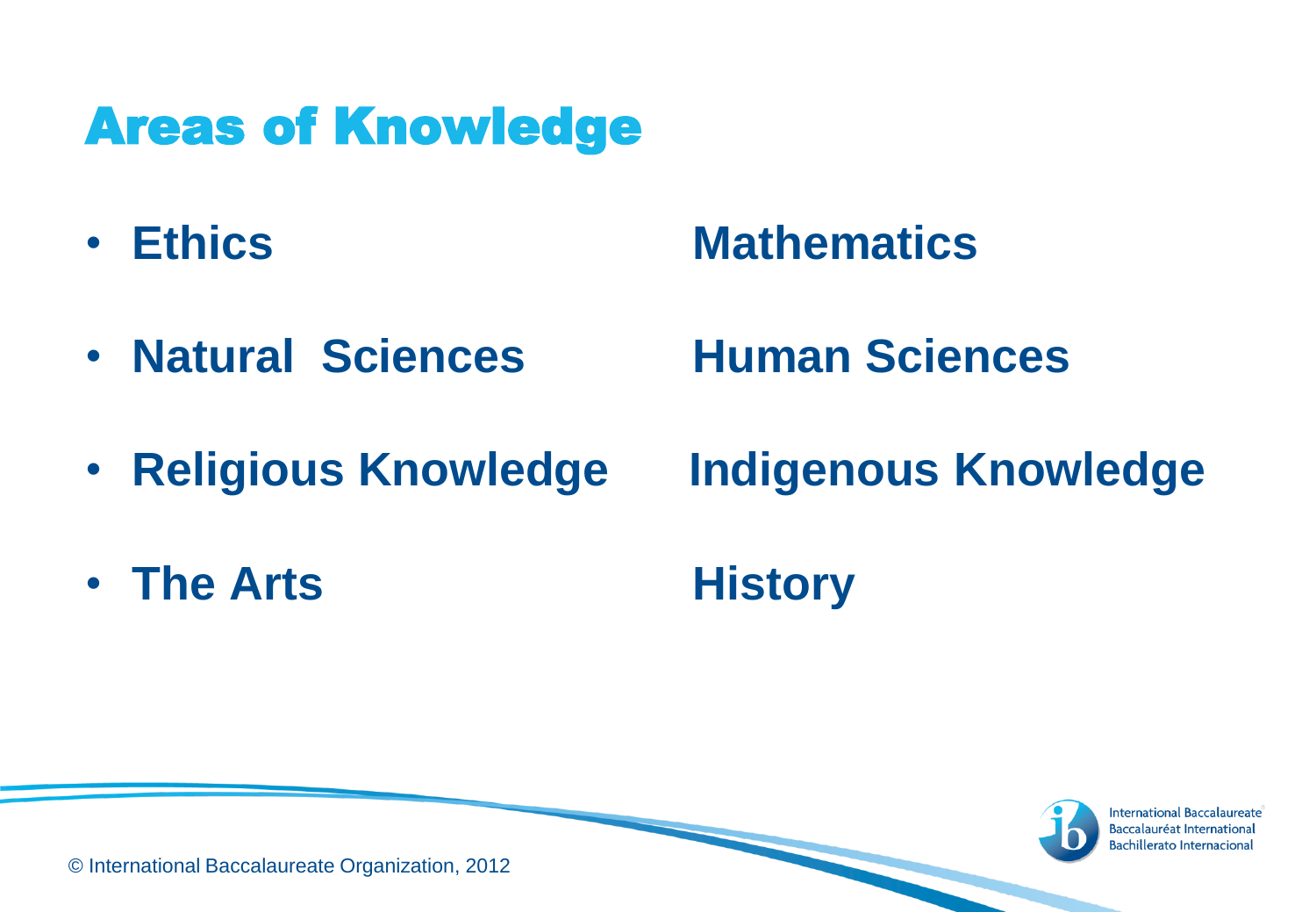# Focus of TOK

- "…Examines how we know what we claim to know."
- ..(It does this) by asking students to acknowledge Knowledge Claims… the assertion I/we know X or how to Y"
- "(It does this) by exploring knowledge questions …this is an open question about knowledge" (TOK Guide 2012 p9)



**International Baccalaureate** Baccalauréat Interna achillerato Internacional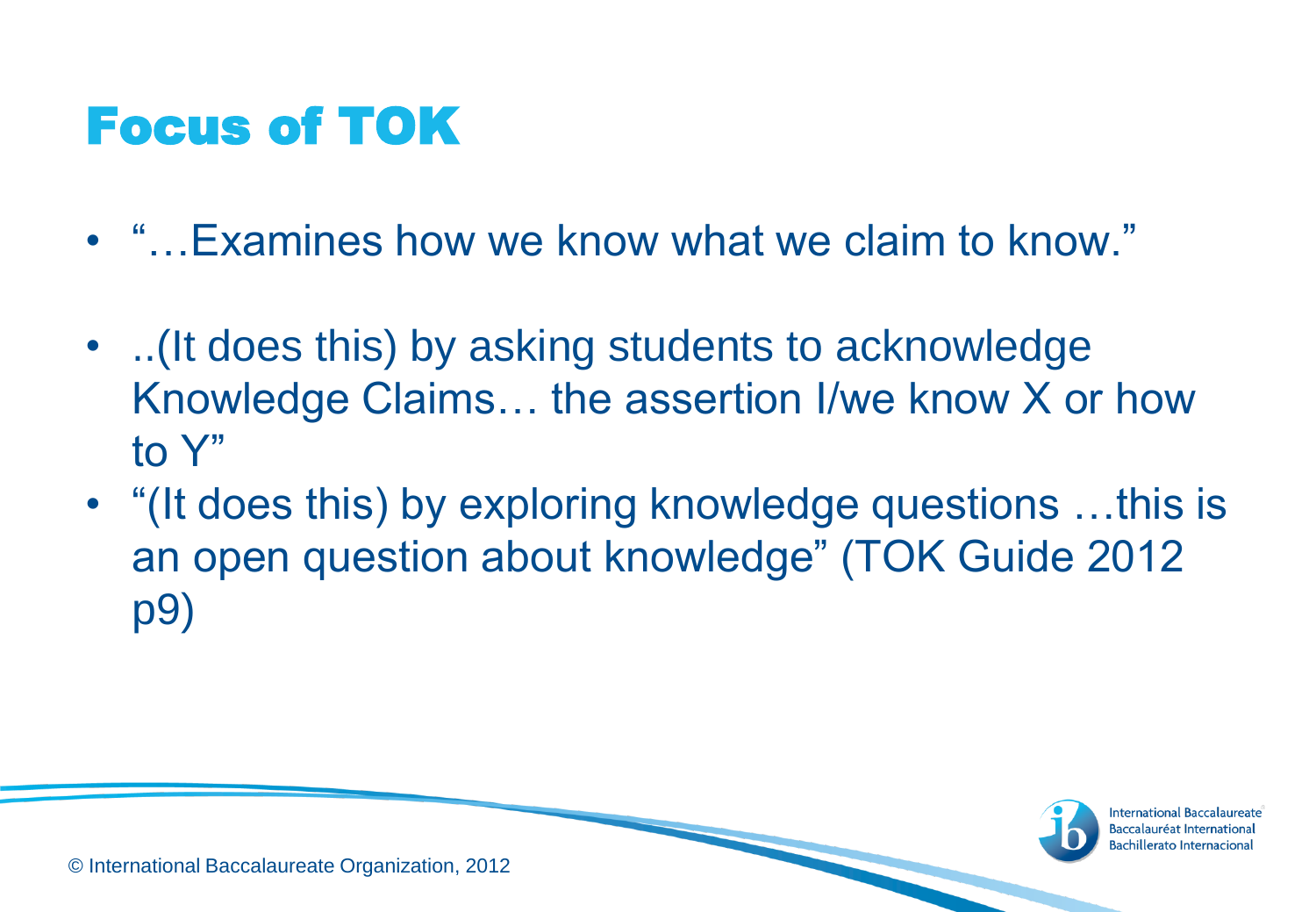# Knowledge Sources

• TOK Guide 2012 p17





International Baccalaureate® **Baccalauréat International Bachillerato Internacional** 

© International Baccalaureate Organization, 2012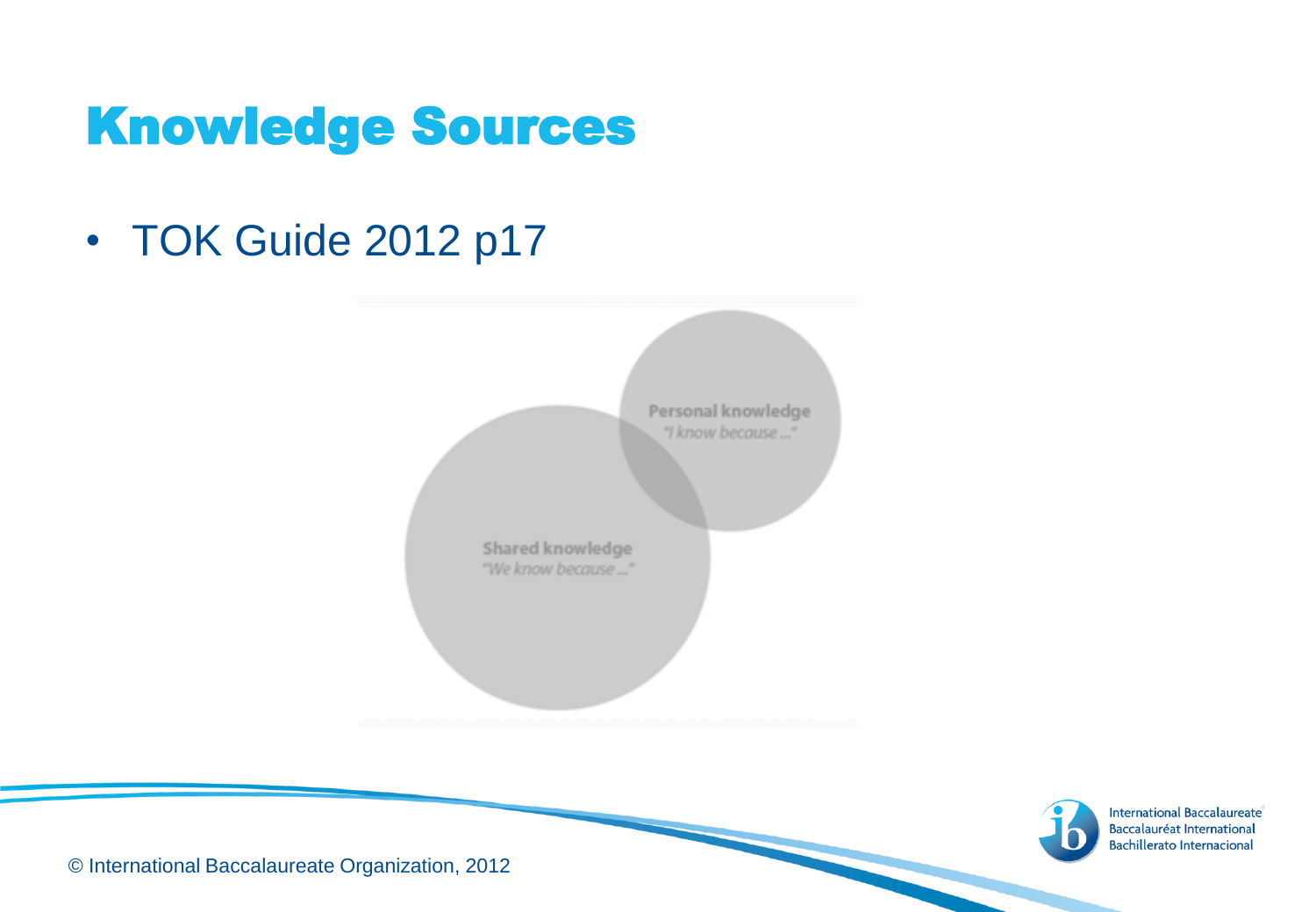# Extended Essay

- Asks a question about knowledge. It may come from the Research Question itself or the methods of research used.
- Knowledge questions explore concepts such as certainty, bias, justification, reliability in TOK



**International Baccalaureate** Baccalauréat Internationa Bachillerato Internacional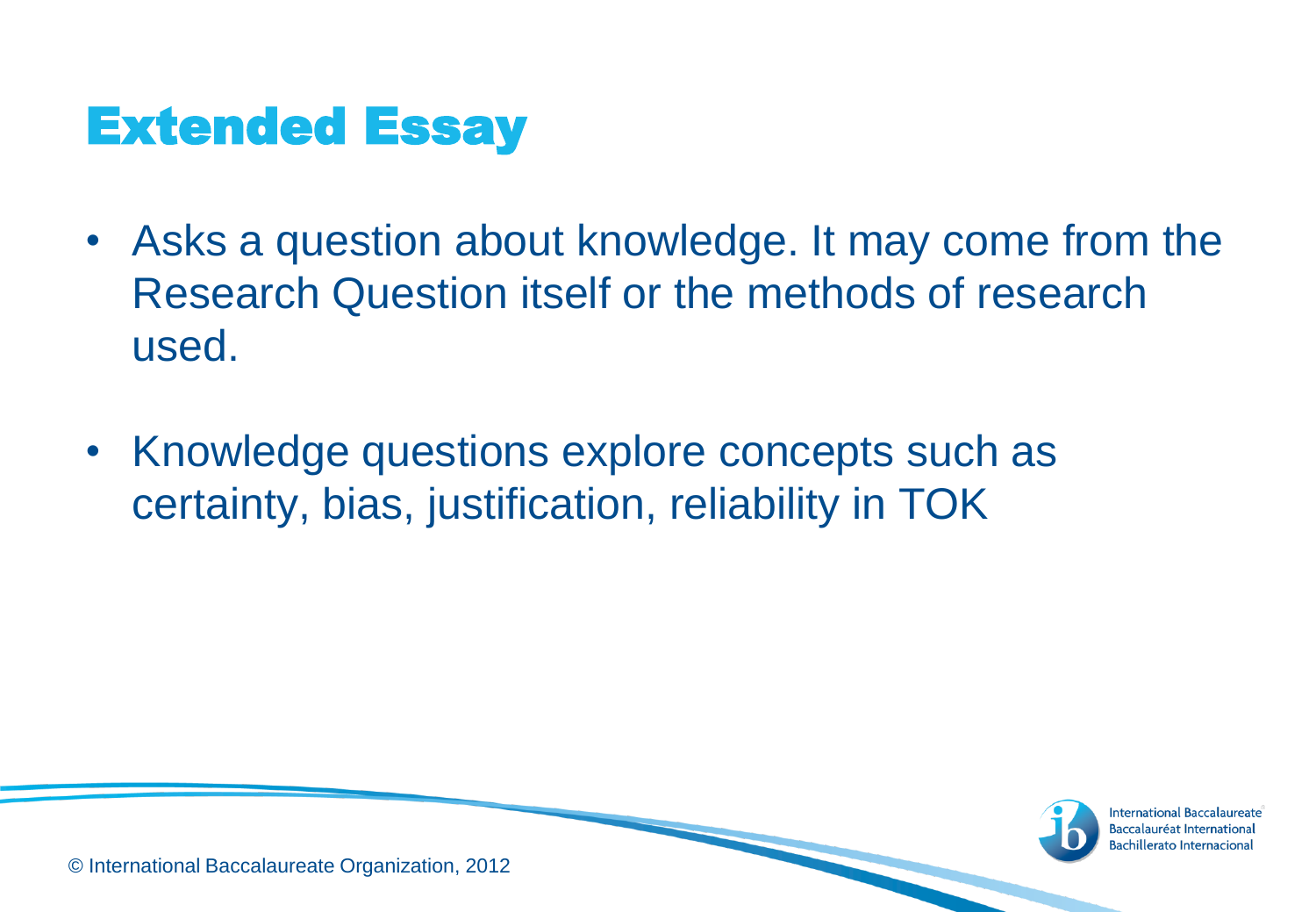# Each Extended Essay could use a knowledge framework from TOK

• TOK Guide 2012 p 29

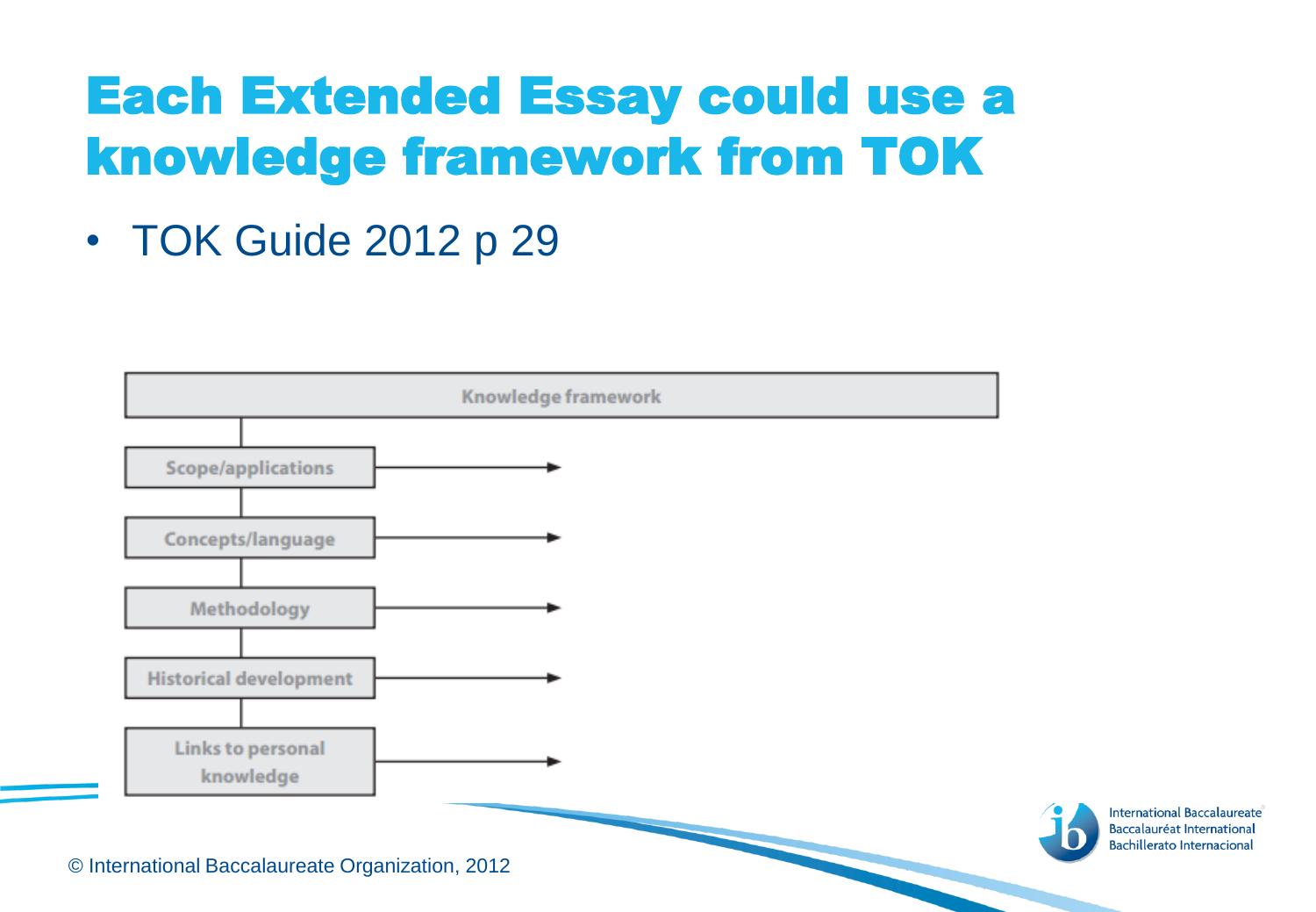# Using the knowledge framework

- There are a list of Extended Essay Research Questions for the subject areas of the Diploma.
- Choose one of the topics in a subject area that you know
- Suggest a knowledge question that could be asked
- Apply the knowledge framework for your subject area to the question to suggest how research might be carried out



**International Baccalaureate** Baccalauréat Interi achillerato Internacional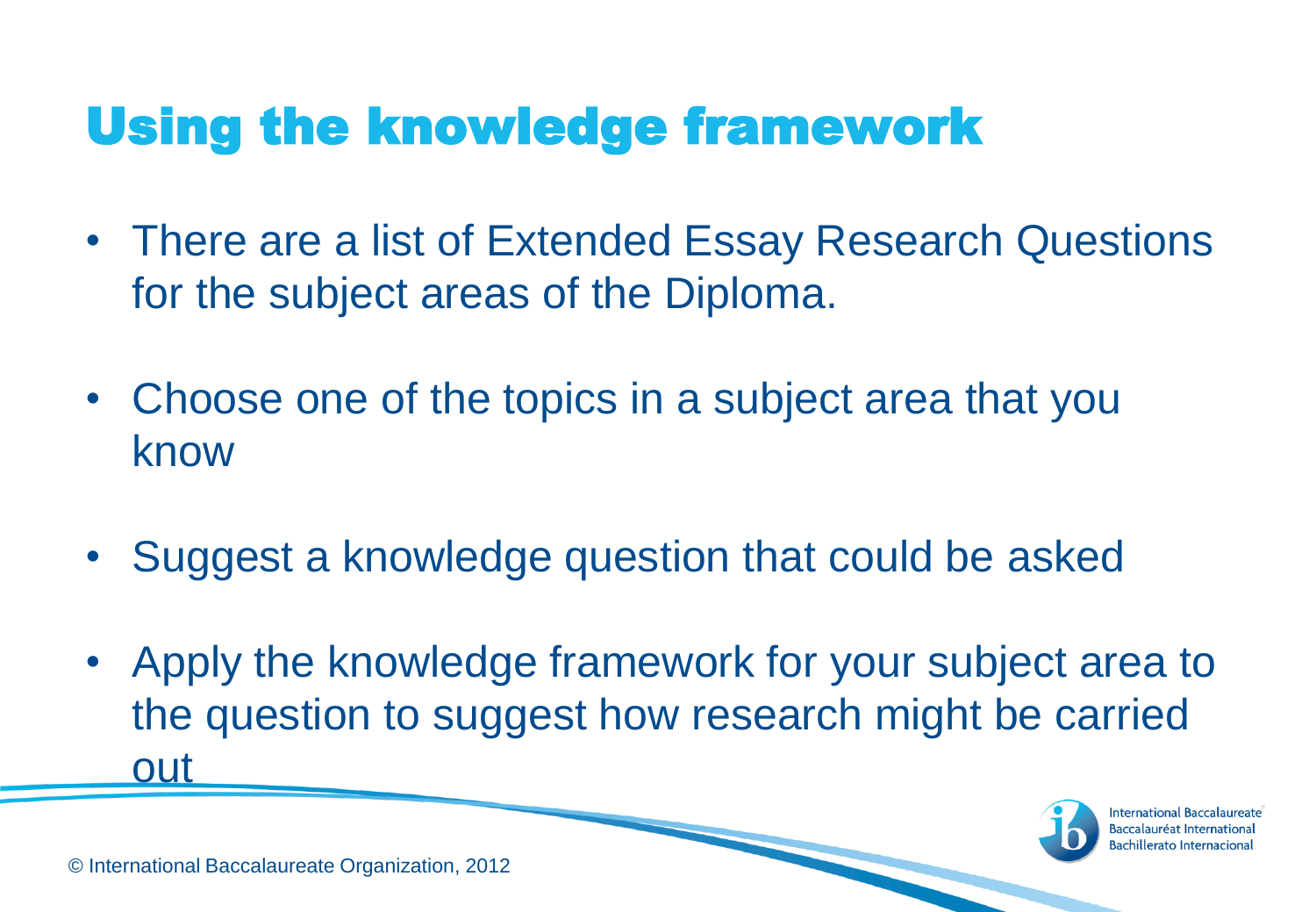# Compare with a neighbour

- With a neighbour compare your responses to the Extended Essay topics that you chose. Try to do this with someone who has looked at another one of the subject groups.
- It will be useful to see how the knowledge framework to an extended essay topic in another subject area.



**International Baccalaureate Baccalauréat Internat** achillerato Internacional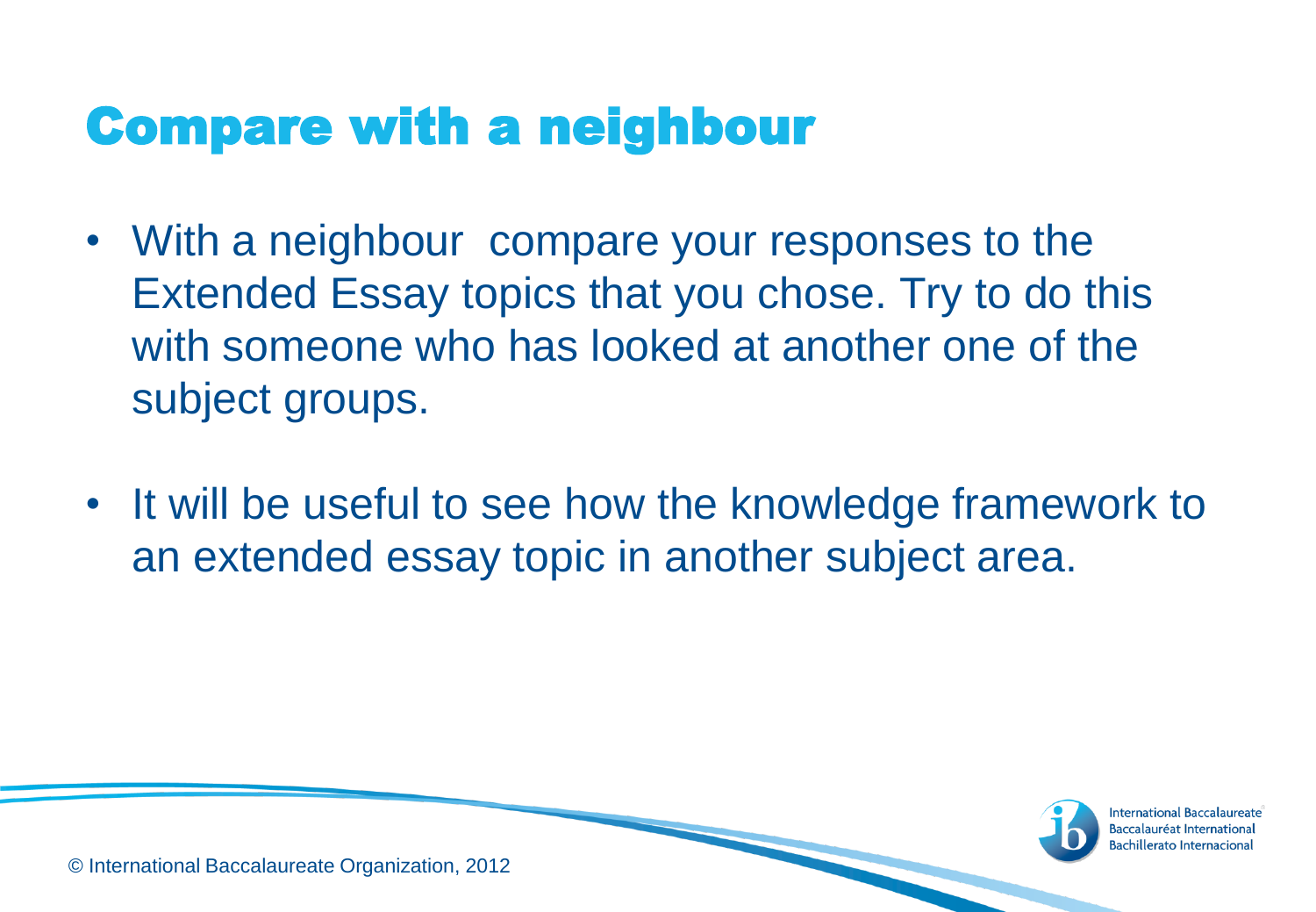# How could you use this approach?

- A framework for focusing a student how they are going to research and write their Extended Essay.
- A chance to highlight the links between parts of the IB Diploma Core.



**International Baccalaureate Baccalauréat Internat** Bachillerato Internacional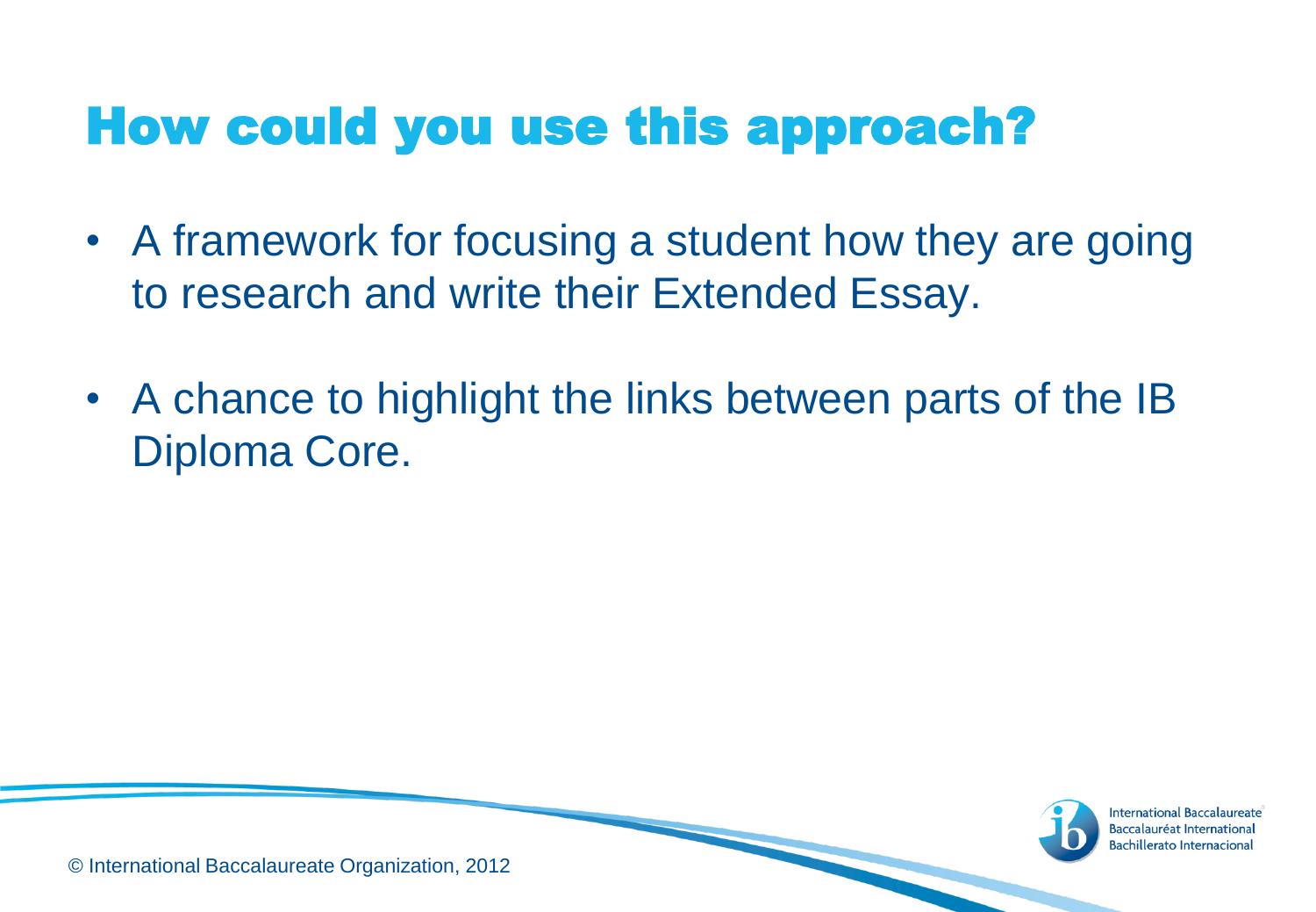# Recourses like this become available on our website and Facebook page.